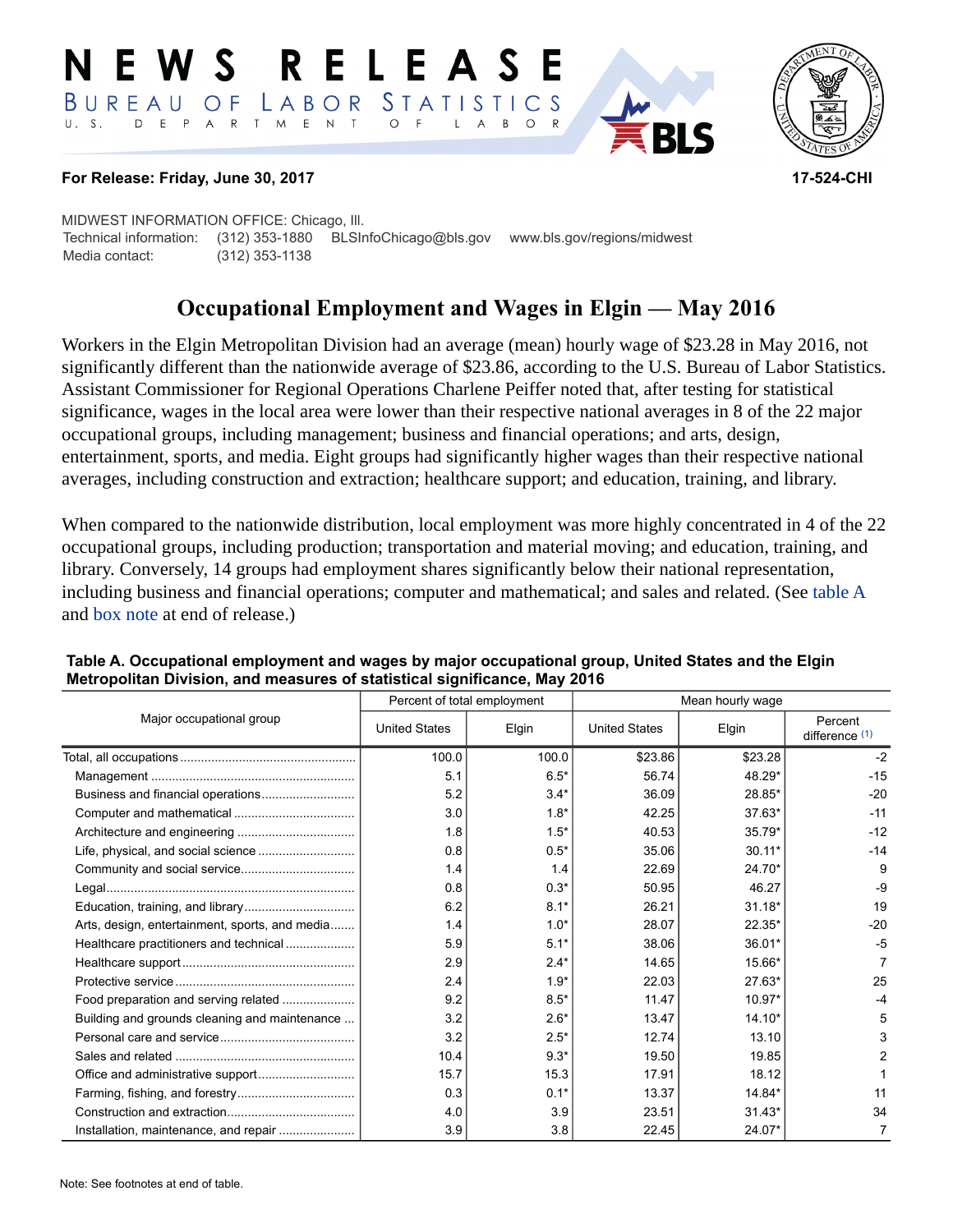#### **Table A. Occupational employment and wages by major occupational group, United States and the Elgin Metropolitan Division, and measures of statistical significance, May 2016 - Continued**

| Major occupational group | Percent of total employment |         | Mean hourly wage |       |                           |
|--------------------------|-----------------------------|---------|------------------|-------|---------------------------|
|                          | <b>United States</b>        | Elgin   | United States    | Elgin | Percent<br>difference (1) |
|                          | 6.5 <sub>1</sub>            | $10.6*$ | 17.88            | 17.46 | $-2$                      |
|                          | 6.9                         | $9.3*$  | 17.34            | 16.35 | -6                        |

Footnotes:

<span id="page-1-1"></span>(1) A positive percent difference measures how much the mean wage in the Elgin Metropolitan Division is above the national mean wage, while a negative difference reflects a lower wage.

\* The percent share of employment or mean hourly wage for this area is significantly different from the national average of all areas at the 90-percent confidence level.

One occupational group—production—was chosen to illustrate the diversity of data available for any of the 22 major occupational categories. Elgin had 26,130 jobs in production, accounting for 10.6 percent of local area employment, significantly higher than the 6.5-percent share nationally. The average hourly wage for this occupational group locally was \$17.46, compared to the national wage of \$17.88.

Some of the largest detailed occupations within the production group included machinists (2,440), team assemblers (1,590), and inspectors, testers, sorters, samplers, and weighers (1,570). Among the higher paying jobs were stationary engineers and boiler operators with mean hourly wages of \$35.83 and water and wastewater treatment plant and system operators, \$28.82. At the lower end of the wage scale were laundry and dry-cleaning workers (\$10.32) and pressers, textile, garment, and related materials (\$10.37). (Detailed occupational data for production are presented in table 1; for a complete listing of detailed occupations available go to [www.bls.gov/oes/2016/may/oes\\_20994.htm](https://www.bls.gov/oes/2016/may/oes_20994.htm) .)

Location quotients allow us to explore the occupational make-up of a metropolitan area by comparing the composition of jobs in an area relative to the national average. (See table 1.) For example, a location quotient of 2.0 indicates that an occupation accounts for twice the share of employment in the area than it does nationally. In the Elgin Metropolitan Division, above-average concentrations of employment were found in many of the occupations within the production group. For instance, cutters and trimmers, hand were employed at 10.2 times the national rate in Elgin, and molders, shapers, and casters, except metal and plastic, at 5.5 times the U.S. average. On the other hand, welders, cutters, solderers, and brazers had a location quotient of 0.9 in Elgin, indicating that this particular occupation's local and national employment shares were similar.

These statistics are from the Occupational Employment Statistics (OES) survey, a federal-state cooperative program between BLS and State Workforce Agencies, in this case, the Illinois Department of Employment Security.

## **Note**

<span id="page-1-0"></span>A value that is statistically different from another does not necessarily mean that the difference has economic or practical significance. Statistical significance is concerned with the ability to make confident statements about a universe based on a sample. It is entirely possible that a large difference between two values is not significantly different statistically, while a small difference is, since both the size and heterogeneity of the sample affect the relative error of the data being tested.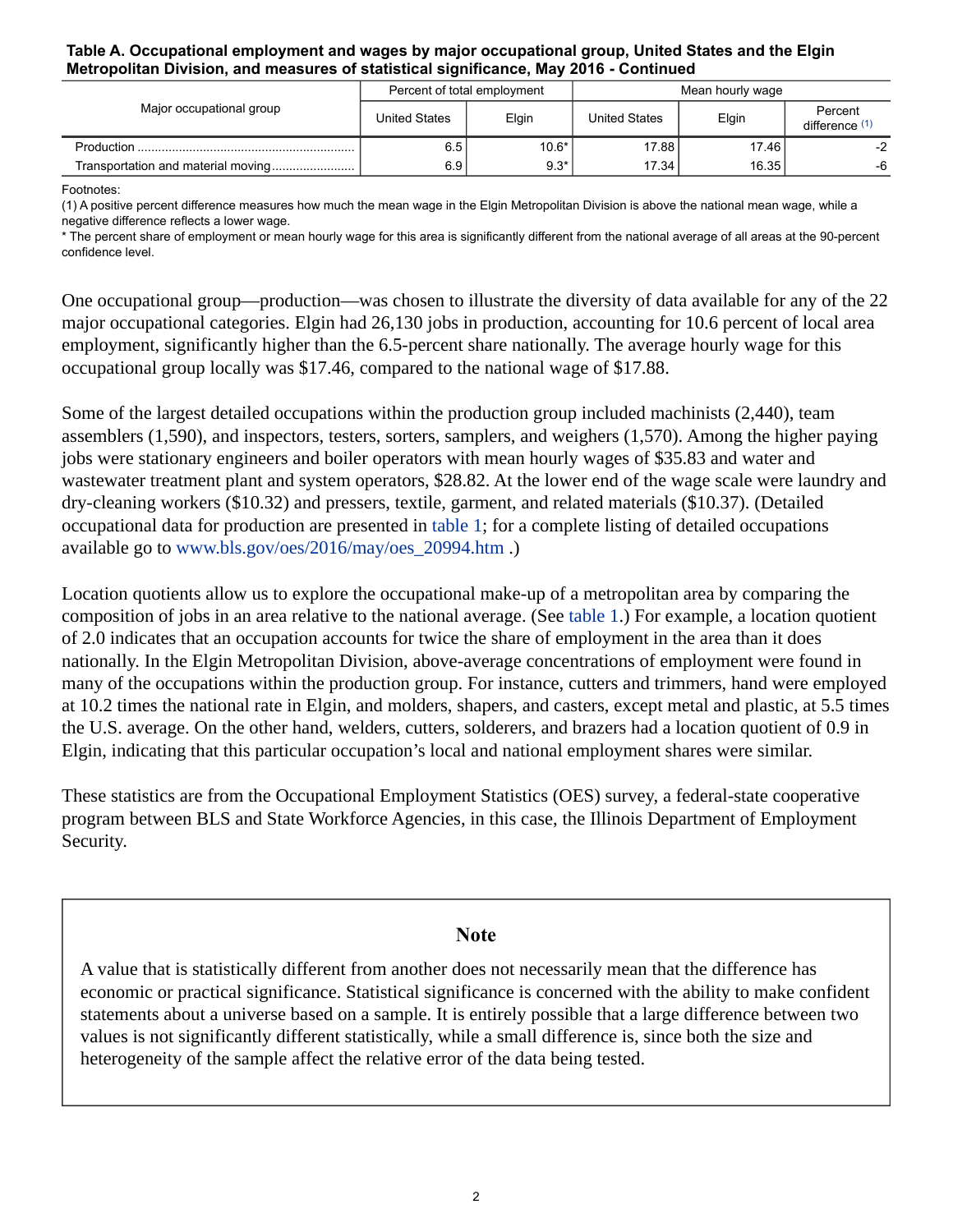## **Technical Note**

The Occupational Employment Statistics (OES) survey is a semiannual mail survey measuring occupational employment and wage rates for wage and salary workers in nonfarm establishments in the United States. The OES data available from BLS include cross-industry occupational employment and wage estimates for the nation; over 650 areas, including states and the District of Columbia, metropolitan statistical areas (MSAs), metropolitan divisions, nonmetropolitan areas, and territories; national industry-specific estimates at the NAICS sector, 3-, 4-, and selected 5- and 6-digit industry levels, and national estimates by ownership across all industries and for schools and hospitals. OES data are available at [www.bls.gov/oes/tables.htm](https://www.bls.gov/oes/tables.htm).

OES estimates are constructed from a sample of about 1.2 million establishments. Each year, two semiannual panels of approximately 200,000 sampled establishments are contacted, one panel in May and the other in November. Responses are obtained by mail, Internet or other electronic means, email, telephone, or personal visit. The May 2016 estimates are based on responses from six semiannual panels collected over a 3-year period: May 2016, November 2015, May 2015, November 2014, May 2014, and November 2013. The overall national response rate for the six panels, based on the 50 states and the District of Columbia, is 73 percent based on establishments and 69 percent based on weighted sampled employment. The unweighted employment of sampled establishments across all six semiannual panels represents approximately 58 percent of total national employment. The sample in the Elgin Metropolitan Division included 1,939 establishments with a response rate of 62 percent. For more information about OES concepts and methodology, go to [www.bls.gov/news.release/ocwage.tn.htm](https://www.bls.gov/news.release/ocwage.tn.htm).

The May 2016 OES estimates are based on the 2010 Standard Occupational Classification (SOC) system and the 2012 North American Industry Classification System (NAICS). Information about the 2010 SOC is available on the BLS website at [www.bls.gov/soc](https://www.bls.gov/soc) and information about the 2012 NAICS is available at [www.bls.gov/bls/naics.htm.](https://www.bls.gov/bls/naics.htm)

## **Metropolitan area definitions**

The substate area data published in this release reflect the standards and definitions established by the U.S. Office of Management and Budget.

The **Elgin, Ill. Metropolitan Division** includes DeKalb and Kane Counties.

## **Additional information**

OES data are available on our regional web page at [www.bls.gov/regions/midwest](https://www.bls.gov/regions/midwest). Answers to frequently asked questions about the OES data are available at [www.bls.gov/oes/oes\\_ques.htm](https://www.bls.gov/oes/oes_ques.htm). Detailed technical information about the OES survey is available in our Survey Methods and Reliability Statement on the BLS website at [www.bls.gov/oes/current/methods\\_statement.pdf.](https://www.bls.gov/oes/current/methods_statement.pdf)

Information in this release will be made available to sensory impaired individuals upon request . Voice phone: (202) 691-5200; Federal Relay Service: (800) 877-8339.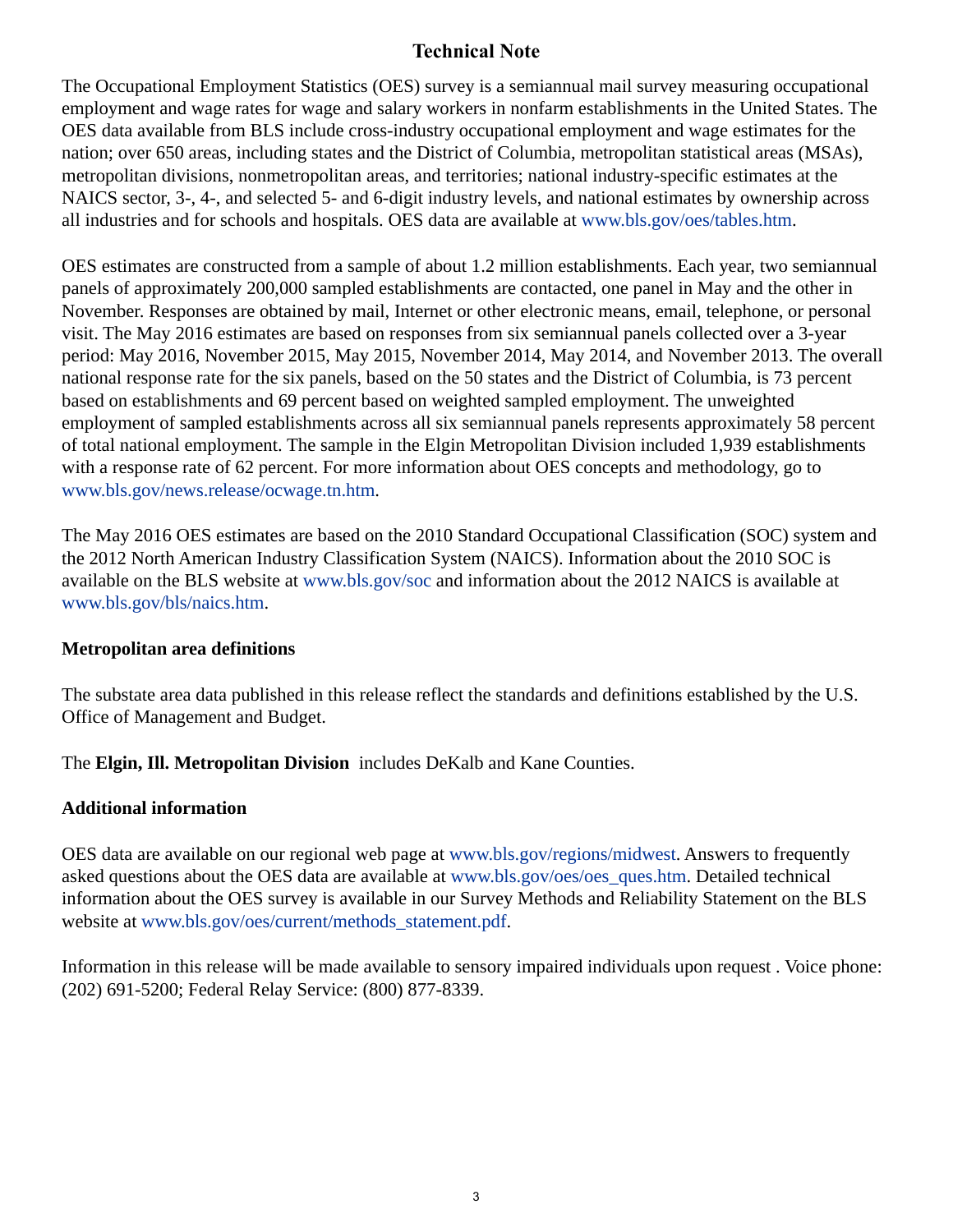## **Table 1. Employment and wage data from the Occupational Employment Statistics survey, by occupation, Elgin Metropolitan Division, May 2016**

| Occupation (1)                                                                                               | Employment |                       | Mean wages |            |  |
|--------------------------------------------------------------------------------------------------------------|------------|-----------------------|------------|------------|--|
|                                                                                                              | Level (2)  | Location quotient (3) | Hourly     | Annual (4) |  |
|                                                                                                              | 26,130     | 1.6                   | \$17.46    | \$36,310   |  |
| First-line supervisors of production and operating                                                           | 1,510      | 1.4                   | 28.35      | 58,970     |  |
| Electrical and electronic equipment assemblers                                                               | 460        | 1.2                   | 15.15      | 31,510     |  |
|                                                                                                              | 70         | 1.1                   | 17.27      | 35,920     |  |
|                                                                                                              | 50         | 0.4                   | 19.19      | 39,920     |  |
|                                                                                                              | 1,590      | 0.8                   | 15.29      | 31,800     |  |
|                                                                                                              | 1,070      | 2.6                   | 14.03      | 29,170     |  |
|                                                                                                              | 240        | 0.7                   | 13.62      | 28,320     |  |
|                                                                                                              | 360        | 1.6                   | 12.94      | 26,910     |  |
| Meat, poultry, and fish cutters and trimmers                                                                 | 120        | 0.4                   | 11.79      | 24,530     |  |
|                                                                                                              | 210        | 1.5                   | 13.40      | 27,870     |  |
| Food and tobacco roasting, baking, and drying machine                                                        | 90         | 2.5                   | 15.90      | 33,080     |  |
|                                                                                                              | 180        | 0.7                   | 17.99      | 37,420     |  |
| Food cooking machine operators and tenders                                                                   | (5)        | (5)                   | 12.89      | 26,800     |  |
|                                                                                                              | 40         | 0.5                   | 11.42      | 23,760     |  |
| Computer-controlled machine tool operators, metal and                                                        | 160        | 0.6                   | 21.01      | 43,700     |  |
| Computer numerically controlled machine tool                                                                 | 60         | 1.3                   | 25.07      | 52,140     |  |
| Extruding and drawing machine setters, operators, and                                                        | (5)        | (5)                   | 14.00      | 29,130     |  |
| Forging machine setters, operators, and tenders, metal                                                       | 50         | 1.5                   | 13.87      | 28,860     |  |
| Cutting, punching, and press machine setters,<br>operators, and tenders, metal and plastic                   | 680        | 2.0                   | 18.09      | 37,620     |  |
| Drilling and boring machine tool setters, operators, and                                                     | 30         | 1.4                   | 13.52      | 28,120     |  |
| Grinding, lapping, polishing, and buffing machine tool<br>setters, operators, and tenders, metal and plastic | 120        | 1.0                   | 18.09      | 37,630     |  |
| Lathe and turning machine tool setters, operators, and                                                       | 150        | 2.5                   | 21.05      | 43,780     |  |
| Milling and planing machine setters, operators, and                                                          | 100        | 3.1                   | 18.26      | 37,980     |  |
|                                                                                                              | 2,440      | 3.6                   | 17.27      | 35,930     |  |
| Molding, coremaking, and casting machine setters,<br>operators, and tenders, metal and plastic               | 300        | 1.2                   | 16.64      | 34,610     |  |
| Multiple machine tool setters, operators, and tenders,                                                       | 690        | 3.4                   | 14.38      | 29,900     |  |
|                                                                                                              | 270        | 2.2                   | 27.04      | 56.240     |  |
|                                                                                                              | 600        | 0.9                   | 19.59      | 40,740     |  |
| Welding, soldering, and brazing machine setters,                                                             | 80         | 0.9                   | 19.13      | 39,800     |  |
| Heat treating equipment setters, operators, and                                                              | (5)        | (5)                   | 16.61      | 34,560     |  |
| Plating and coating machine setters, operators, and                                                          | (5)        | (5)                   | 15.56      | 32,370     |  |
|                                                                                                              | 100        | 1.6                   | 21.50      | 44,720     |  |
|                                                                                                              | 480        | 1.6                   | 20.97      | 43,620     |  |
|                                                                                                              | 90         | 1.0                   | 18.76      | 39,020     |  |
|                                                                                                              | 230        | 0.6                   | 10.32      | 21,470     |  |
| Pressers, textile, garment, and related materials                                                            | 50         | 0.6                   | 10.37      | 21,580     |  |
|                                                                                                              | 270        | 1.1                   | 13.00      | 27,030     |  |
|                                                                                                              | 80         | 0.5                   | 17.71      | 36,850     |  |
| Sawing machine setters, operators, and tenders, wood.                                                        | 50         | 0.6                   | 19.69      | 40,940     |  |
| Woodworking machine setters, operators, and tenders,                                                         | 60         | 0.5                   | 14.10      | 29,330     |  |
| Stationary engineers and boiler operators                                                                    | (5)        | (5)                   | 35.83      | 74,530     |  |